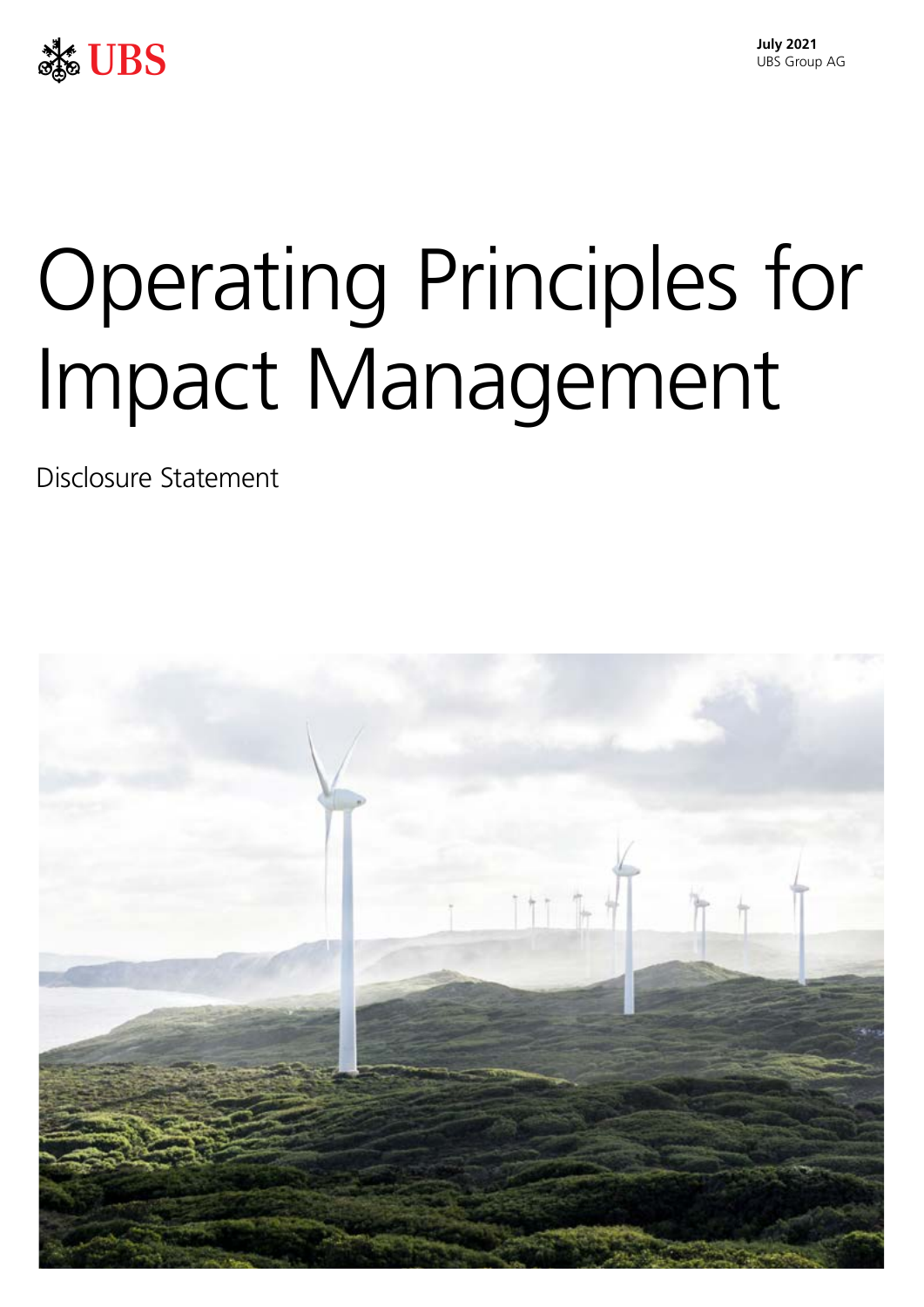### Foreword



UBS recognizes the critical role that we and other financial institutions play in mobilizing private and institutional capital to address social and environmental challenges. We constantly strive to support common frameworks and conventions, develop innovative products and solutions, and seek to engage the broad investor community. UBS was among the first banks to highlight the importance of the United Nations Sustainable Development Goals (SDGs) and the role of private capital in achieving them, and we are exceptionally proud to be a founding signatory to the Operating Principles for Impact Management.

For both our firm and our clients, impact investing sits at the intersection of driving intentional positive change for society and the environment, and achieving competitive financial returns. As interest in impact investing continues to grow, so does the need for industry collaboration to ensure that impact investing products and solutions deliver what they promise. The Principles' mission to add discipline and transparency to the field with a clear, well-supported framework is a significant step forward in this direction.

The COVID-19 pandemic has brought the critical issues around sustainable development even closer to home, serving as a wake up call for many about the decisive action needed to tackle the negative effects of climate change and loss of biodiversity, and to accelerate our transition to a more sustainable, low-carbon economy. This will require significant investment. The financial industry's role in mobilizing these funds is crucial, and impact investing - driving intentional positive impact for people and planet while achieving competitive financial returns - is a powerful lever at our disposal.

As a founding signatory, we are pleased to see the continued growth in support for the Principles from across the industry. Two years on, the Principles are a testament to the power of collaboration in giving investors confidence and transparency when deploying capital for intentional change. We look forward to continuing to engage with fellow signatories, new partners and our clients to continue scaling our shared impact.

pulled

Axel A. Weber Chairman of the Board of Directors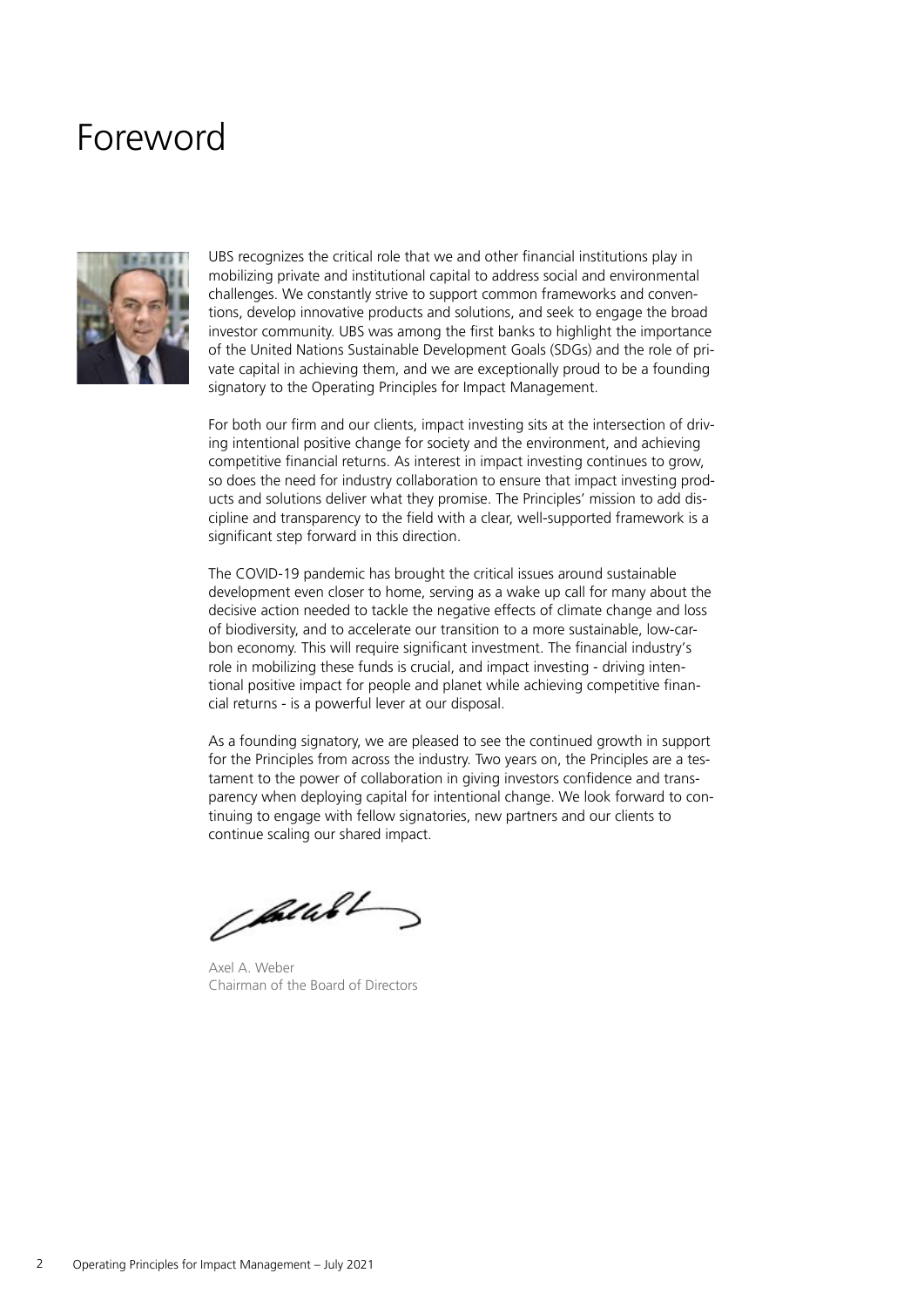### **Overview**

UBS Group AG is a founding signatory to the Operating Principles for Impact Management (the "Principles").

This Disclosure Statement affirms that UBS Group AG's Global Wealth Management and Asset Management divisions conduct their impact investing activities in alignment with the Principles. Total assets under management in alignment with the Principles (the Covered Assets) is USD 8.2 billion as of December 31, 2020. The Covered Assets only include investment solutions for our private and institutional clients that have been evaluated as meeting the requirements of our impact assessment framework for the "impact investing" label. They include both internally managed products from UBS Asset Management as well as products from third party fund managers.

UBS Global Wealth Management is the largest truly global wealth manager, with over USD 3 trillion of invested assets as of December 31, 2020. We provide tailored advice and solutions to wealthy families and individuals around the world. Sustainable and impact investing is a core part of the advice and solutions UBS provides to its wealth management clients, and in 2020, sustainable investing became the preferred solution for UBS private clients looking to invest globally.

UBS Asset Management is a large-scale, diversified asset manager with USD 1 trillion of invested assets as of December 31, 2020. We offer investment capabilities and styles across all major traditional and alternative asset classes to institutions, wholesale intermediaries and wealth management clients globally. Sustainable and impact investing is also a core part of the investment capabilities UBS Asset Management provides to its clients.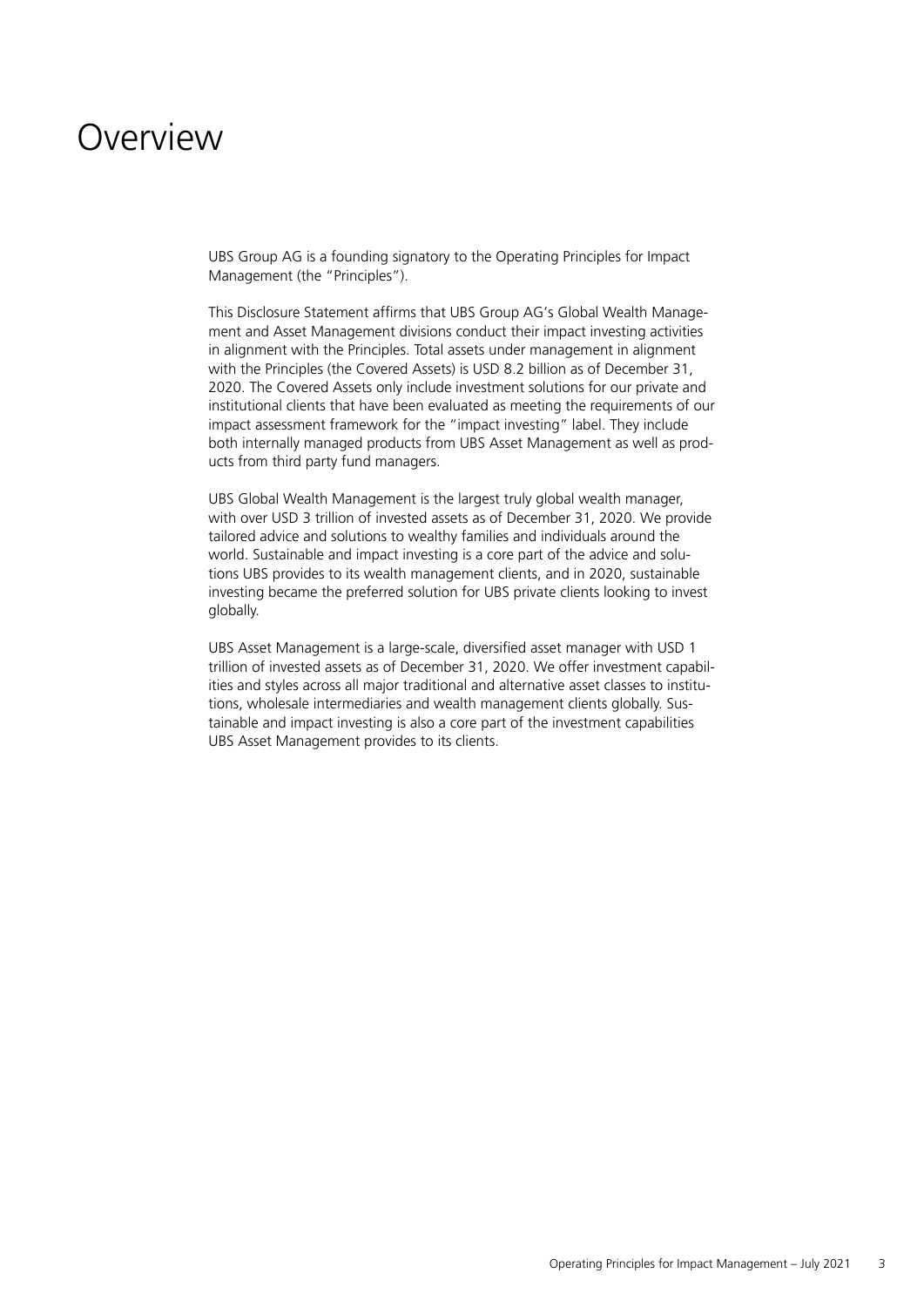#### Define strategic impact objective(s), consistent with the investment strategy.

The Manager shall define strategic impact objectives for the portfolio or fund to achieve positive and measurable social or environmental effects, which are aligned with the Sustainable Development Goals (SDGs), or other widely accepted goals. The impact intent does not need to be shared by the investee. The Manager shall seek to ensure that the impact objectives and investment strategy are consistent; that there is a credible basis for achieving the impact objectives through the investment strategy; and that the scale and/or intensity of the intended portfolio impact is proportionate to the size of the investment portfolio.

At UBS, we have been focusing on impact for years, both in the context of the investment space and of our own activities. We were among the very first banks to shine a light on the importance of the SDGs – and specifically on what it takes to make them investable. And we were one of the founding signatories of both the Operating Principles for Impact Management and the UN-backed Principles for Responsible Banking in 2019. In late 2020, we also joined the Banking for Impact Working Group.

Our sustainability strategy is guided by our goal to be the financial provider of choice for clients who wish to mobilize capital toward the achievement of the 17 United Nations (UN) Sustainable Development Goals (SDGs) and the orderly transition to a low-carbon economy. This demonstrates our focus on making UBS a force for driving positive, long-term change for people and planet.

Measuring and analyzing impact has become another major focus for UBS. Investors want to know how well investments align to their preferences, whether they are capturing significant long-term opportunities and whether they are aimed at addressing the challenges framed by the SDGs. A clear focus on sustainability outcomes and tangible impact is what will define and differentiate our sustainable practices in the coming years. UBS made an explicit public commitment at the 2017 World Economic Forum Annual Meeting to mobilize USD 5 billion of private investors' capital into SDG-related impact investments over the subsequent five-year period. This goal was achieved a year earlier, in 2020.

Our wealth management business aims to be a leader in sustainable and impact investing for private clients. We offer both targeted and diversified impact investing solutions with the objective of enabling private investors to address social and environmental challenges across multiple thematic areas through their capital. These solutions are sourced from third-party fund managers, as well as from our asset management platform. Our process for sourcing, evaluating and onboarding impact investing solutions incorporates extensive review of an investment strategy's intent, ability and relevance to drive measurable progress toward the SDGs and/or specific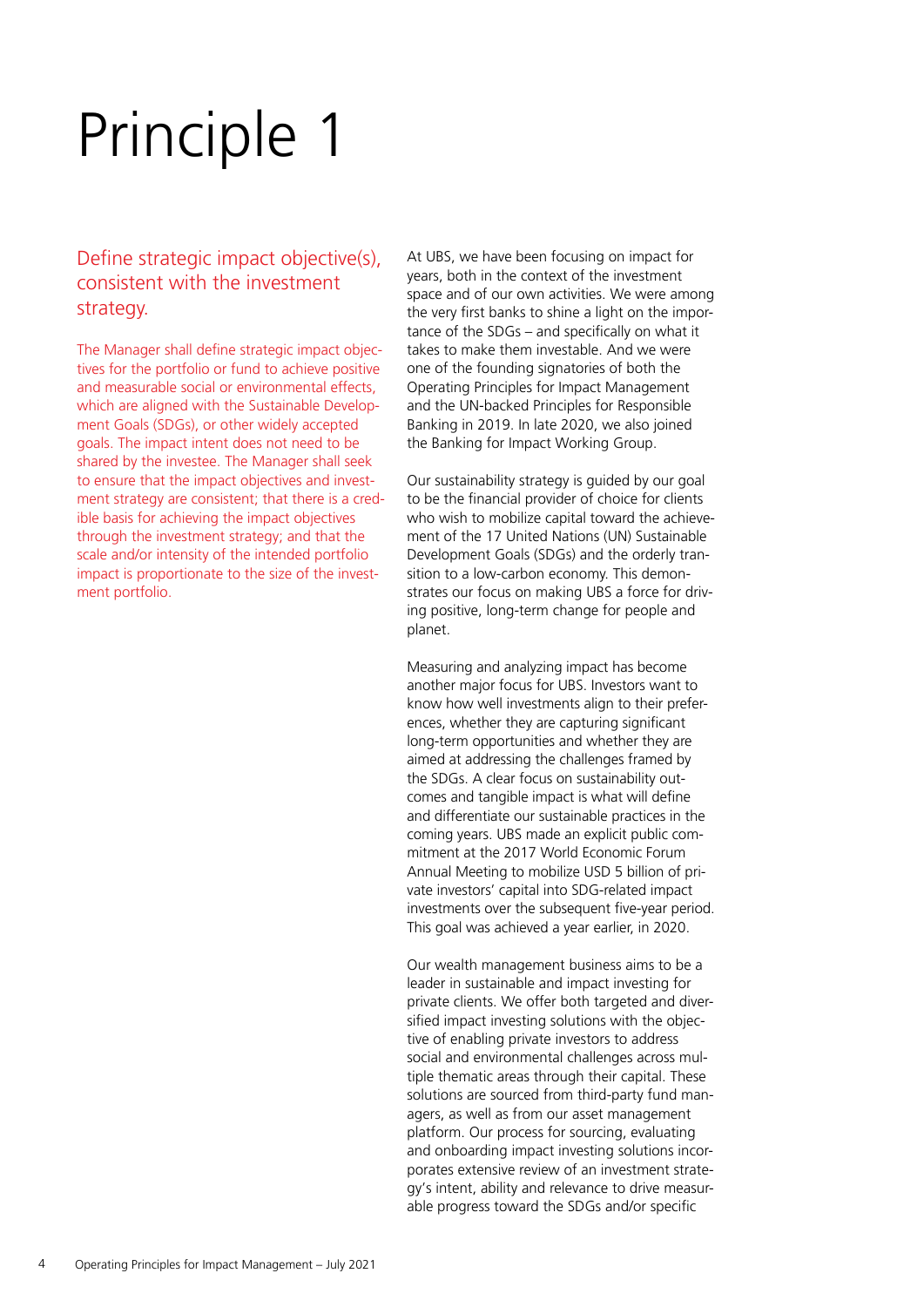tives are clearly articulated and embedded into target climate change mitigation and adaptation investment and portfolio management pro- while supporting the transition to a low- carbon cesses, and the robustness of impact measure- economy. In early 2017, following extensive commercial and financial due-diligence pro- ment model incorporating a range of qualitative cesses. It is based on an evidence-based discus- and quantitative climate-related metrics. The Clision with the managers via interviews, frame- mate Aware strategy aims to mitigate the risk of Similar to other due diligence findings, the 'tilts' related to climate change aspects, while impact evaluation is debated as part of our aiming to deliver returns broadly in line with the research and investment committee processes. underlying market cap weighted global index. We also track capital invested by our clients During 2020 we delivered on our commitment

global impact listed equity strategy in 2017. lower carbon future. Building on our innovative The strategy has an explicit goal: to create posi- Climate Aware methodology we launched new tive environmental and social impact while gen- climate investment strategies across both active erating competitive financial returns that con- and passive equity and fixed income six months program draws on an innovative research collab- strategies had risen five-fold to over USD 15 biloration which UBS Asset Management launched lion, representing a significant contribution of in 2015 in partnership with a large client and capital towards the efforts to generate positive with leading universities to develop a standard climate outcomes. This commitment was under-

impact themes. We assess fund managers' the- Our aim is also to be a leader in enabling invesory of change, the extent to which impact objec- tors to mobilize private and institutional capital to ment and management systems. This impact quantitative and sustainability research, our asset assessment is performed by UBS Chief Invest- management business launched a Climate Aware ment Office and goes hand-in-hand with our rules-based fund that utilizes a proprietary investworks review, case studies and other activities. climate change by applying positive and negative toward the SDGs and impact themes that we made at the WEF annual meeting in Davos at the identify in independent research publications. Start of the year to provide clients with a range of investment products across asset classes which Our asset management platform launched a can help them transition their assets towards a nect to, and support the SDGs. The impact later. By December 2020, AuM across our climate for measuring and reporting on listed equities' scored at the end of the year when we became a impact. founding signatory to the Net Zero Asset Managers initiative.

| Climate                                                                                                                        | Water                                                                                                                                      | Food                                                                                                   | Health                                                                                  | Poverty                                                                                                                                           |
|--------------------------------------------------------------------------------------------------------------------------------|--------------------------------------------------------------------------------------------------------------------------------------------|--------------------------------------------------------------------------------------------------------|-----------------------------------------------------------------------------------------|---------------------------------------------------------------------------------------------------------------------------------------------------|
| SDGs 7, 11,12                                                                                                                  | SDG <sub>6</sub>                                                                                                                           | SDG 2, 12                                                                                              | SDG <sub>3</sub>                                                                        | SDG 1, 4                                                                                                                                          |
| The consequences of<br>climate change can no<br>longer be ignored.                                                             | About 4 billion people<br>experience severe<br>water scarcity during<br>at least one month of                                              | 26.4% of the popula-<br>tion, in 2018, was<br>affected by moderate<br>or severe food insecu-           | The pandemic has<br>heightened our aware-<br>ness around the need<br>for greater public | More than 700 million<br>people live in extreme<br>poverty globally.                                                                              |
| Increased regulation<br>supports the growing<br>need for companies to<br>adapt and transition to<br>a low-carbon econ-<br>omy. | the year<br>2 out of 5 health care<br>facilities worldwide<br>don't have access to<br>soap and water or<br>alcohol based hand<br>sanitizer | rity<br>Over 20% of children<br>under the age of 5 are<br>stunted due to hunger<br>and poor nutrition. | health funding and<br>improved health infra-<br>structure.                              | New research suggests<br>that the fallout from<br>the global pandemic<br>could increase global<br>poverty by as much as<br>half a billion people. |
| <b>Measured Impact</b><br>$CO2$ avoided, $SO2$<br>avoided                                                                      | <b>Measured Impact</b><br>Water treated (m3),<br>Water saved (m3)                                                                          | <b>Measured Impact</b><br># of people receiving<br>daily nutrients                                     | <b>Measured Impact</b><br>Hospitalizations<br>avoided Lives extended                    | <b>Measured Impact</b><br>In development                                                                                                          |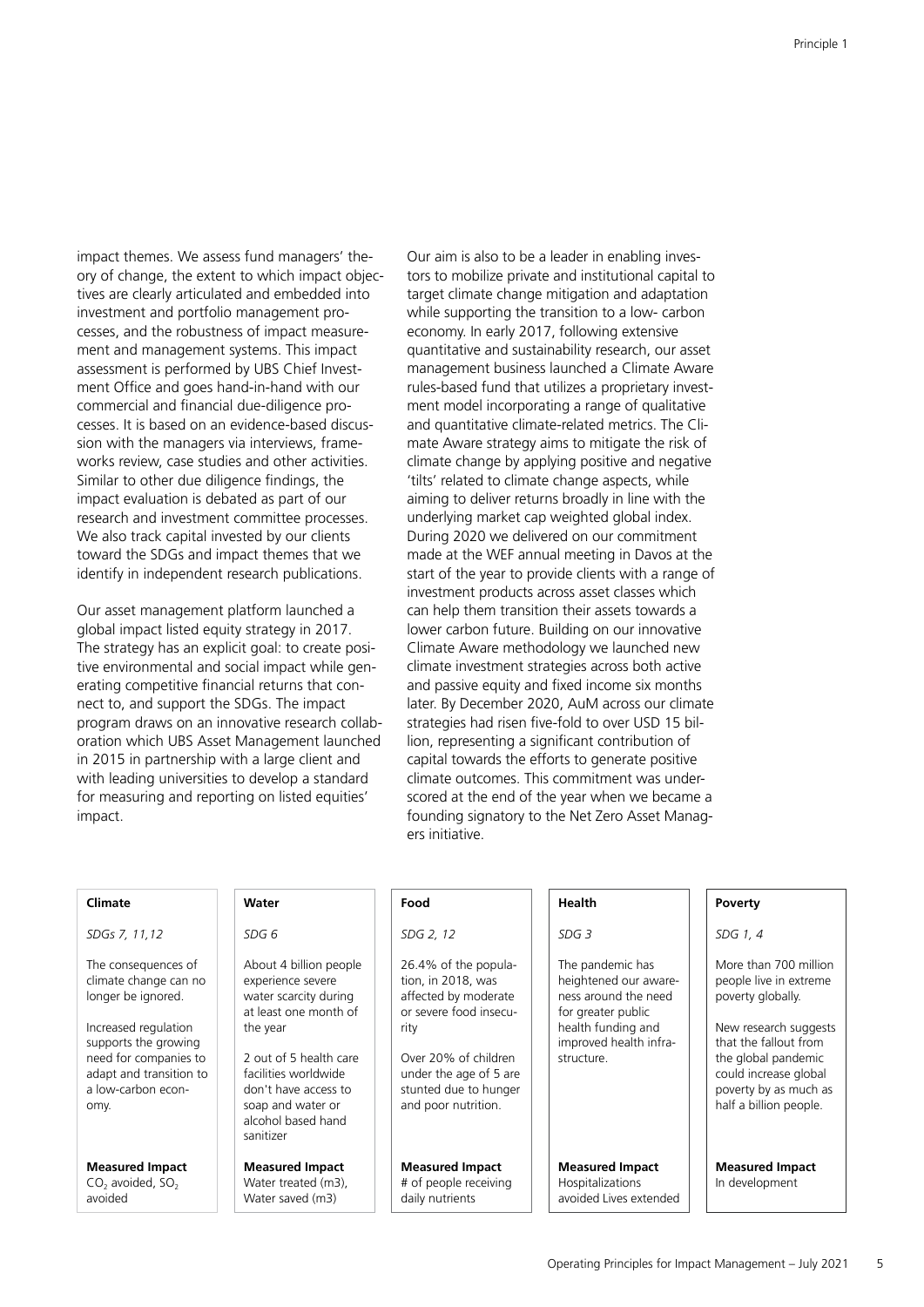#### Manage strategic impact on a portfolio basis.

The Manager shall have a process to manage impact achievement on a portfolio basis. The objective of the process is to establish and monitor impact performance for the whole portfolio, while recognizing that impact may vary across individual investments in the portfolio. As part of the process, the Manager shall consider aligning staff incentive systems with the achievement of impact, as well as with financial performance.

UBS has identified the SDGs as a key framework for impact on an overall portfolio and individual investment basis, and provides regular updates on its strategic impact priorities and assets under management as part of the Group Annual Report and annual Sustainability Report. UBS aims to consistently integrate strategic impact considerations on platform level, in aggregate, within its own actively managed impact solutions and across third-party fund management partners whose impact investing solutions are offered to private clients.

Our wealth management business has established governance and frameworks that seek to ensure impact is systematically incorporated throughout the investment process for all impact investing solutions, including research and strategy development, investment sourcing, approvals, and ongoing monitoring. We actively engage with impact fund management partners about exante, ongoing and realized impact for each strategy and how they intend to address SDG targets and align to identified impact themes, seeking to encourage rigor and consistency while recognizing that individual managers employ differing approaches to impact measurement and management. To enable strategic management and active monitoring of impact at the platform level, we require fund management partners to provide regular data and reporting on impact expectations and progress on an individual investment and portfolio level, which we then use to assess gaps in the overall impact offering..

Managing impact within our asset management business' actively managed listed fund strategies and portfolios entails a process where impact, sustainability and financial criteria are all evaluated in the portfolio construction process. The selection set (investable universe) is narrowed down to securities whose products and services are deemed to generate a positive impact on the environment and human health via a mapping of companies' revenues with specific impactful technologies. This impact assumption is verified with a qualitative analysis performed for candidates for the portfolio. Where appropriate, the portfolio manager also defines SDGs-engagement objectives to augment the impact of individual investments. Impact achievements are measured through proprietary impact models as well as achievement of impact engagement targets that are set out at the time of investment.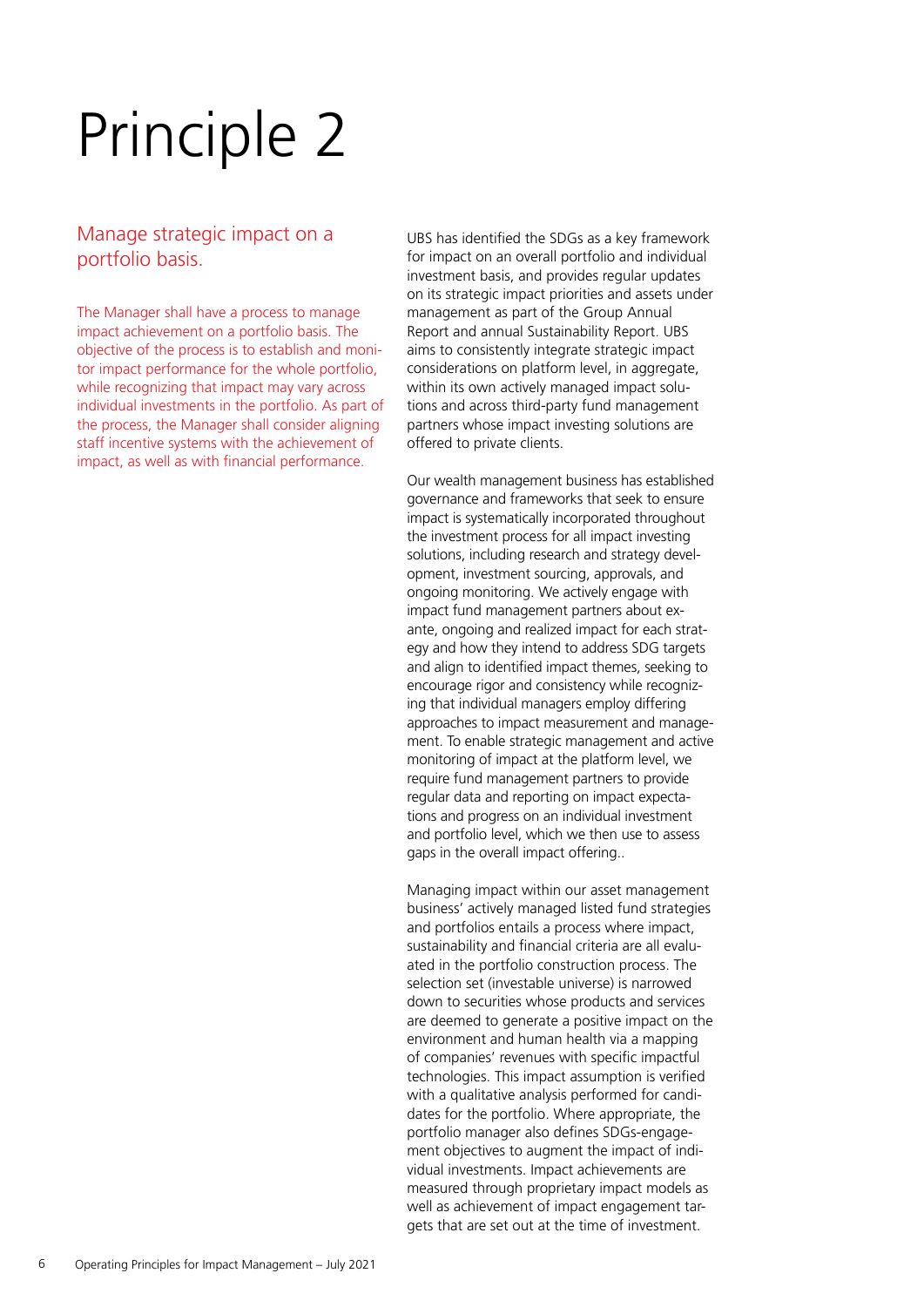#### Establish the Manager's contribution to the achievement of impact.

The Manager shall seek to establish and document a credible narrative on its contribution to the achievement of impact for each investment. Contributions can be made through one or more financial and/or non-financial channels<sup>1</sup>. The narrative should be stated in clear terms and supported, as much as possible, by evidence.

 <sup>1</sup> For example, this may include: improving the cost of capital, active shareholder engagement, specific financial structuring, offering innovative financing instruments, assisting with further resource mobilization, creating long-term trusted partnerships, providing technical/ market advice or capacity building to the investee, and/or helping the investee to meet higher operational standards.

Our wealth management business plays an important role in mobilizing private capital into impact investments that address a range of social and environmental challenges while seeking to generate market-rate financial returns. We contribute to the achievement of impact through multiple channels, including: actively identifying and developing investment solutions to address specific capital gaps in SDG-related or other high-impact thematic areas; consistently advocating for robust impact measurement and management approaches by fund management partners and the industry broadly; encouraging fund management partners to become signatories to the Principles; supporting the success of underlying investee companies through strategic introductions and promotion; and mobilizing additional private capital through publications, education, events and other initiatives designed to catalyze advisor and client interest in impact investing.

We also rigorously evaluate impact fund management partners' contribution to impact and additionality as part of our due diligence and onboarding of third party investment solutions, and advocate for continuous improvement through regular engagement and dialogue on individual deals and overall impact approach.

Our asset management business seeks to contribute to the achievement of impact through allocating capital to companies that already have a positive impact on the society and / or environment as well as long-term corporate engagement with companies in its portfolio oriented around supporting the SDGs. Engagement objectives are defined at the time of the investment decision, and specific goals are further refined in partnership with invested companies. They are tracked along the life of the investment and progress is reported to investors on a regular basis. Such engagement activities have two primary goals: to help the invested companies generate additional positive impact on social and environmental goals, and to help improve the financial performance of the companies through reducing risks and realizing opportunities.

7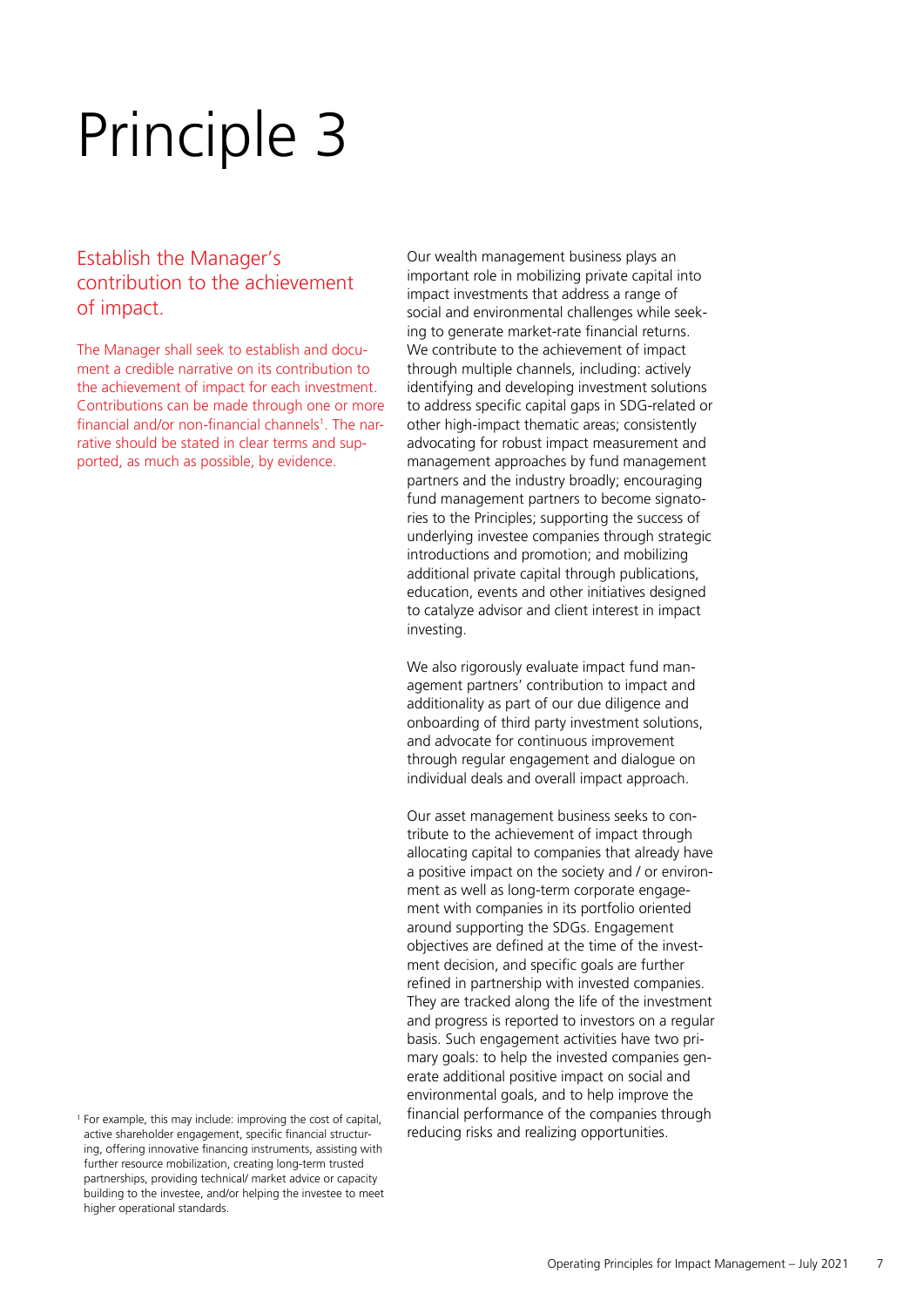#### Assess the expected impact of each investment, based on a systematic approach.

For each investment the Manager shall assess, in advance and, where possible, quantify the concrete, positive impact<sup>1</sup> potential deriving from the investment. The assessment should use a suitable results measurement framework that aims to answer these fundamental questions: (1) What is the intended impact? (2) Who experiences the intended impact? (3) How significant is the intended impact?<sup>2</sup> The Manager shall also seek to assess the likelihood of achieving the investment's expected impact.

In assessing the likelihood, the Manager shall identify the significant risk factors that could result in the impact varying from ex-ante expectations. In assessing the impact potential, the Manager shall seek evidence to assess the relative size of the challenge addressed within the targeted geographical context. The Manager shall also consider opportunities to increase the impact of the investment. Where possible and relevant for the Manager's strategic intent, the Manager may also consider indirect and systemic impacts. Indicators shall, to the extent possible, be aligned with industry standards<sup>3</sup> and follow best practice<sup>4</sup>.

Our wealth management business' impact assessment process for potential solutions for private clients includes an evaluation of ex-ante expected impact, where possible, and an evaluation of an impact fund manager's ability to realize that impact. It is based around four core criteria: intent, measurement, verification, and the manager's alignment to the Principles. We would expect the manager to have robust processes around development of the impact thesis and theory of change for each investment, and for impact discussions to be integrated into the core investment process via the investment committee and deal teams. We utilize the Impact Management Project's (IMP) five dimensions of impact to assess expected impact of a given investment, in addition to evaluating the efficacy of the manager's impact management system to support achievement of impact at the solution and underlying investment level, the likelihood of achieving that impact, and any likely impact risks. While we do not mandate the use of specific metric sets, we evaluate whether the manager's approach to impact measurement and management is aligned with industry standards and best practices.

| Intent                                                                                | There must be a <b>stated</b> and <b>explicit intention</b> to<br>generate positive social and/ or environmental<br>impact in addition to sustainable financial<br>performance.     |
|---------------------------------------------------------------------------------------|-------------------------------------------------------------------------------------------------------------------------------------------------------------------------------------|
| <b>Measurement</b>                                                                    | The outcomes of the investment should be tied to<br>specific metrics, and measured against a base<br>case or benchmark                                                              |
| Verification                                                                          | There must be <b>evidence</b> that the invested capital<br>itself is <b>positively correlated</b> with the intended<br>outcome after excluding other exogenous factors.             |
| Manager's alignment<br>to the Operating<br><b>Principles for Impact</b><br>Management | There must be an <b>overall alignment</b> of the<br>impact management approach and processes to<br>the Principles, even if the fund manager is not a<br>signatory to the framework. |

- <sup>1</sup> Impact is considered the material effect/s on people and the environment resulting from the investment, as outlined in Principle 1. Impacts assessed under Principle 4 may also include positive ESG effects derived from the investment.
- <sup>2</sup> Adapted from the Impact Management Project ([www.](http://www.impactmanagementproject.com) impactmanagementproject.com).<br><sup>3</sup> Industry indicator standards include HIPSO (indicators.ifipart-
- [nership.org/about](https://nership.org/about)); IRIS ([iris.thegiin.org\)](https://iris.thegiin.org); GIIRS (b- analytics. net/giirsfunds); GRI [\(www.globalreporting.org/Pages/default](www.globalreporting.org/Pages/default). aspx); and SASB (<www.sasb.org>), among others.
- 4 International best practice indicators include SMART (Specific, Measurable, Attainable, Relevant, and Timely), and SPICED (Subjective, Participatory, Interpreted & communicable, Cross-checked, Empowering, and Diverse & disaggregated), among others.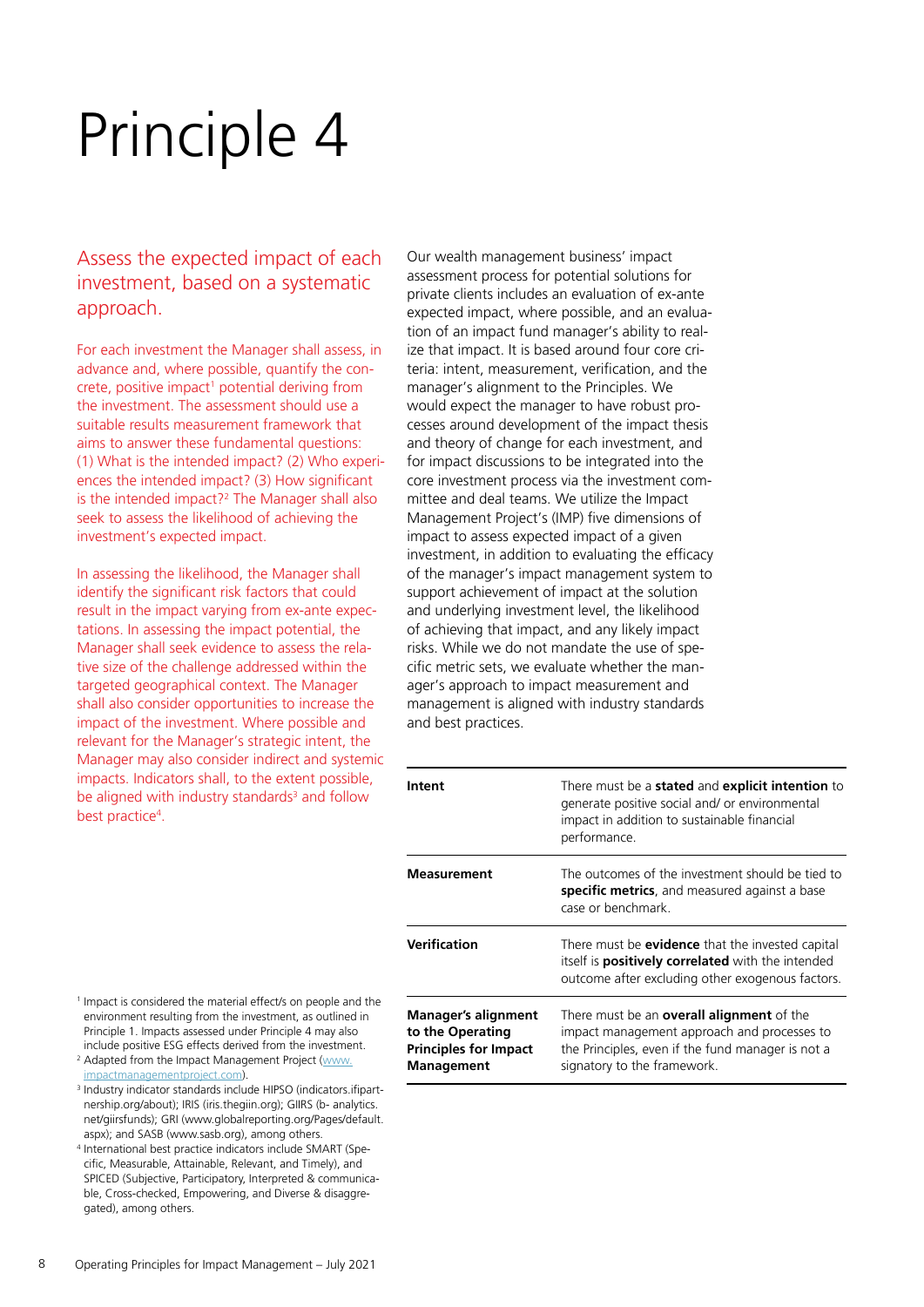Our asset management business has developed frameworks for impact measurement and verifiability in conjunction with experts in the disciplines of public health and environmental science. These frameworks are data-based, science-informed and standardized; focused on social and environmental impacts in order to identify companies that generate a positive impact. These frameworks provide a baseline for assessing whether and how much an invested company's impact continues to improve over time. For example, we will measure the hospitalizations avoided due to the diabetes drugs that a company will sell. The impact metric is then included into an impact investment thesis, where the analyst also reviews the company's management of environmental and social risks (potential negative impacts) as well as engagement opportunities to reduce risk and enhance opportunities, using our SDG engagement framework. The engagement objectives will be tested against management receptiveness and goals will be further refined. This holistic investment thesis is revised on an annual basis and engagement goals revisited as required.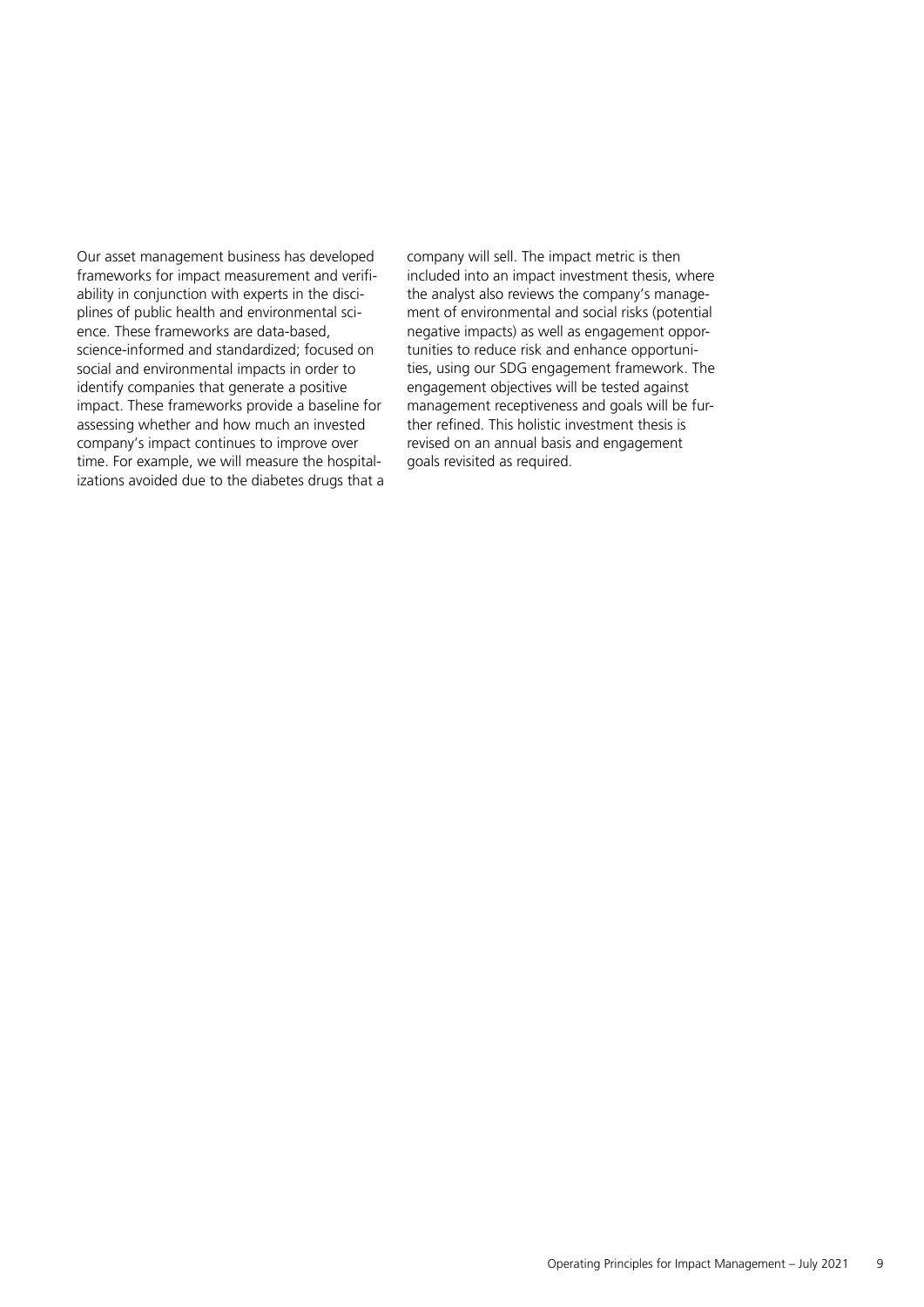#### Assess, address, monitor, and manage potential negative impacts of each investment.

For each investment the Manager shall seek, as part of a systematic and documented process, to identify and avoid, and if avoidance is not possible, mitigate and manage Environmental, Social and Governance (ESG)<sup>1</sup> risks. Where appropriate, the Manager shall engage with the investee to seek its commitment to take action to address potential gaps in current investee systems, processes, and standards, using an approach aligned with good international industry practice<sup>2</sup>. As part of portfolio management, the Manager shall monitor investees' ESG risk and performance, and where appropriate, engage with the investee to address gaps and unexpected events.

Our wealth management business assesses the systems and processes of potential impact fund management partners for identifying and addressing environmental, social and governance (ESG) risks of underlying investments. The assessment is based on an extensive ESG due diligence process that specifically addresses what the potential negative impacts are and how the manager's processes and practices are geared to address such impacts. While in some investments, managing potential negative impacts is largely driven by regulatory or other requirements, we specifically assess what is done above and beyond such requirements to minimize such risks. The assessment goes hand-in-hand with active conversations and ongoing dialogue with fund managers throughout the life of investments on reported incidents as well as processes for avoiding or mitigating such risks to support the overall achievement of impact and commercial success. In particular, we have an established monitoring process with fund managers, where we debate progress towards impact outcomes on a quarterly basis, re-convene ad-hoc when a new investment is made to discuss the impact thesis and potential measurement, and engage on metrics and measurement as part of the annual impact reporting.

Our asset management business has adopted standard processes for identifying and documenting environmental, social and governance (ESG) risks for the companies in which it invests. Where risks are identified, mitigation strategies are implemented in the form of stewardship activities and active engagement. Through engagement, we work with our investee companies, and collaborate with management in order to reduce negative impact and optimize positive impact, through the development of engagement goals and tracking progress on these over time.

<sup>&</sup>lt;sup>1</sup> The application of good ESG management will potentially have positive impacts that may or may not be the principal targeted impacts of the Manager. Positive impacts resulting from ESG matters shall be measured and managed alongside with, or directly embedded in, the impact management system referenced in Principles 4 and 6.

 <sup>2</sup>Examples of good international industry practice include: IFC's Performance Standards [\(www.ifc.org/performancestan](www.ifc.org/performancestan)dards); IFC's Corporate Governance Methodology (www.ifc. org/cgmethodology), the United Nations Guiding Principles for Business and Human Rights [\(www.unglobalcompact.org](www.unglobalcompact.org)/ library/2); and the OECD Guidelines for Multinational Enterprises [\(http://mneguidelines.oecd.org/themes/human-rights.](http://mneguidelines.oecd.org/themes/human-rights) htm).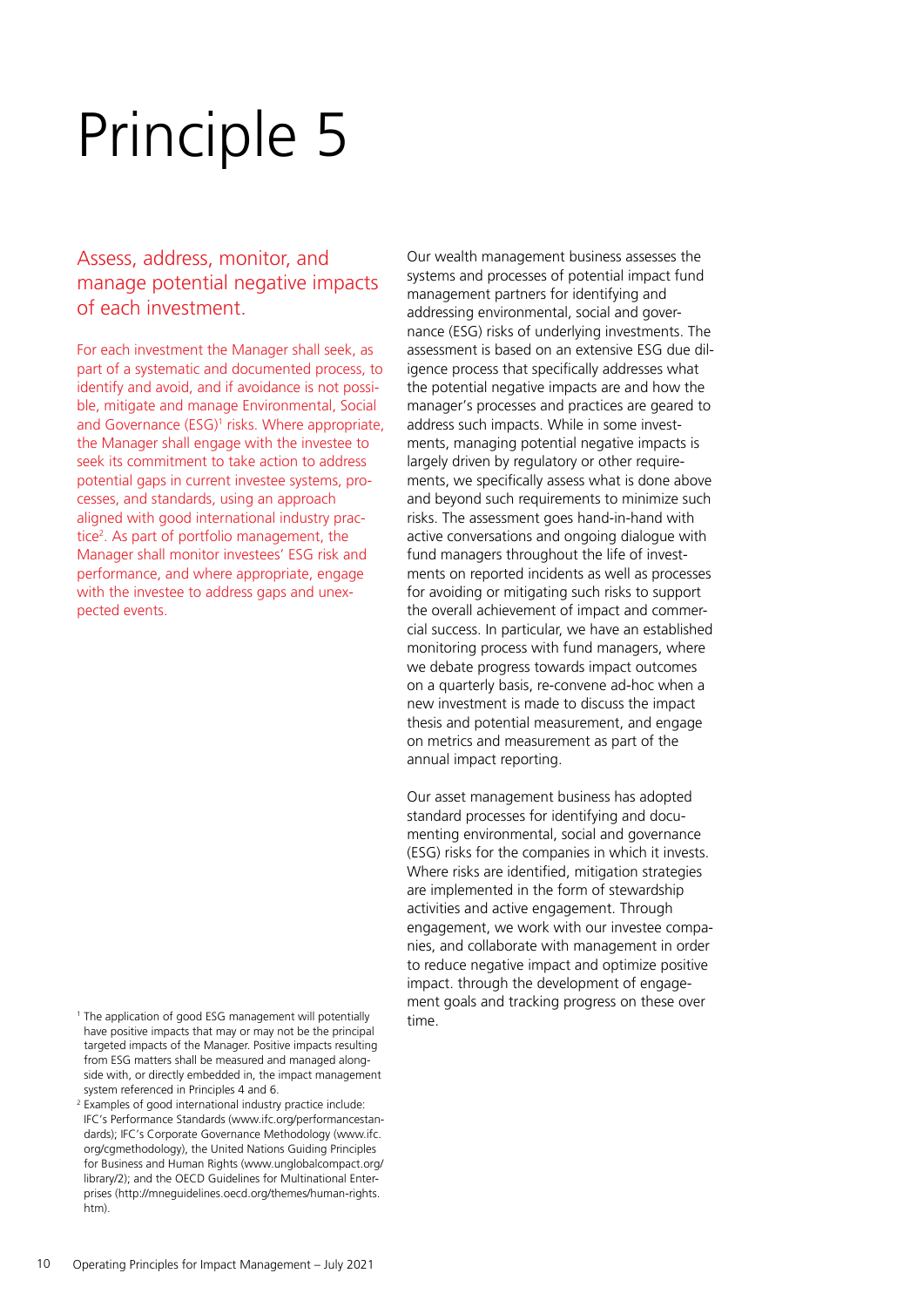Monitor the progress of each investment in achieving impact against expectations and respond appropriately.

The Manager shall use the results framework (referenced in Principle 4) to monitor progress toward the achievement of positive impacts in comparison to the expected impact for each investment. Progress shall be monitored using a predefined process for sharing performance data with the investee. To the best extent possible, this shall outline how often data will be collected; the method for data collection; data sources; responsibilities for data collection; and how, and to whom, data will be reported. When monitoring indicates that the investment is no longer expected to achieve its intended impacts, the Manager shall seek to pursue appropriate action<sup>1</sup>. The Manager shall also seek to use the results framework to capture investment out $comes<sup>2</sup>$ .

- <sup>1</sup> Actions could include active engagement with the investee; early divestment; adjusting indicators/expectations due to significant, unforeseen, and changing circumstances; or other appropriate measures to improve the portfolio's expected impact performance.
- <sup>2</sup> Outcomes are the short-term and medium-term effects of an investment's outputs, while the outputs are the products, capital goods, and services resulting from the investment. Adopted from OECD-DAC [\(www.oecd.org/dac](www.oecd.org/dac)/).

Our wealth management business regularly monitors progress toward the impact and financial objectives of the impact investing solutions on its platform. We require impact fund management partners to provide annual impact reporting at a minimum, and we conduct regular update calls on a quarterly and ad-hoc basis to monitor progress on commercial and impact objectives. Ongoing dialogue with fund managers about portfolio-level and investment-level results enables evaluation of reported impact against ex-ante expectations and discussion of what actions are being taken to address impact and financial performance.

Our asset management business has an established process for evaluating the expected impact of each engagement that it undertakes, assessing progress made on engagement activities over time. The investment team assesses the opportunity for broadening the impact of companies candidates for the portfolio with SDGengagement. The goals are defined pre-investment, recorded in our investment research library and further refined after discussion with management. Progress is assessed throughout the life of the investment while engagement goals are adjusted throughout the life of the investment also; ensuring that continuous progress takes place and that changes in the business are reflected. Escalation tools are available when expected impact can no longer be achieved.

| Identify       | Identify opportunities where companies can act on the SDGs:<br>Detailed analysis of E&S risk management and opportunities<br>Identify gaps: key areas where the company could act on the SDGs                                                                                   |
|----------------|---------------------------------------------------------------------------------------------------------------------------------------------------------------------------------------------------------------------------------------------------------------------------------|
| Set goals      | Set company-specific engagement goals using the UBS SDG Engagement Framework:<br>Top-down: Where can a company make a difference to an SDG considering its market position?<br>Bottom-up: Where can a company improve its impact on the SDGs considering its current practices? |
| Track progress | Track progress over time on pre-set milestones                                                                                                                                                                                                                                  |
| Measure impact | Report engagement and impact progress                                                                                                                                                                                                                                           |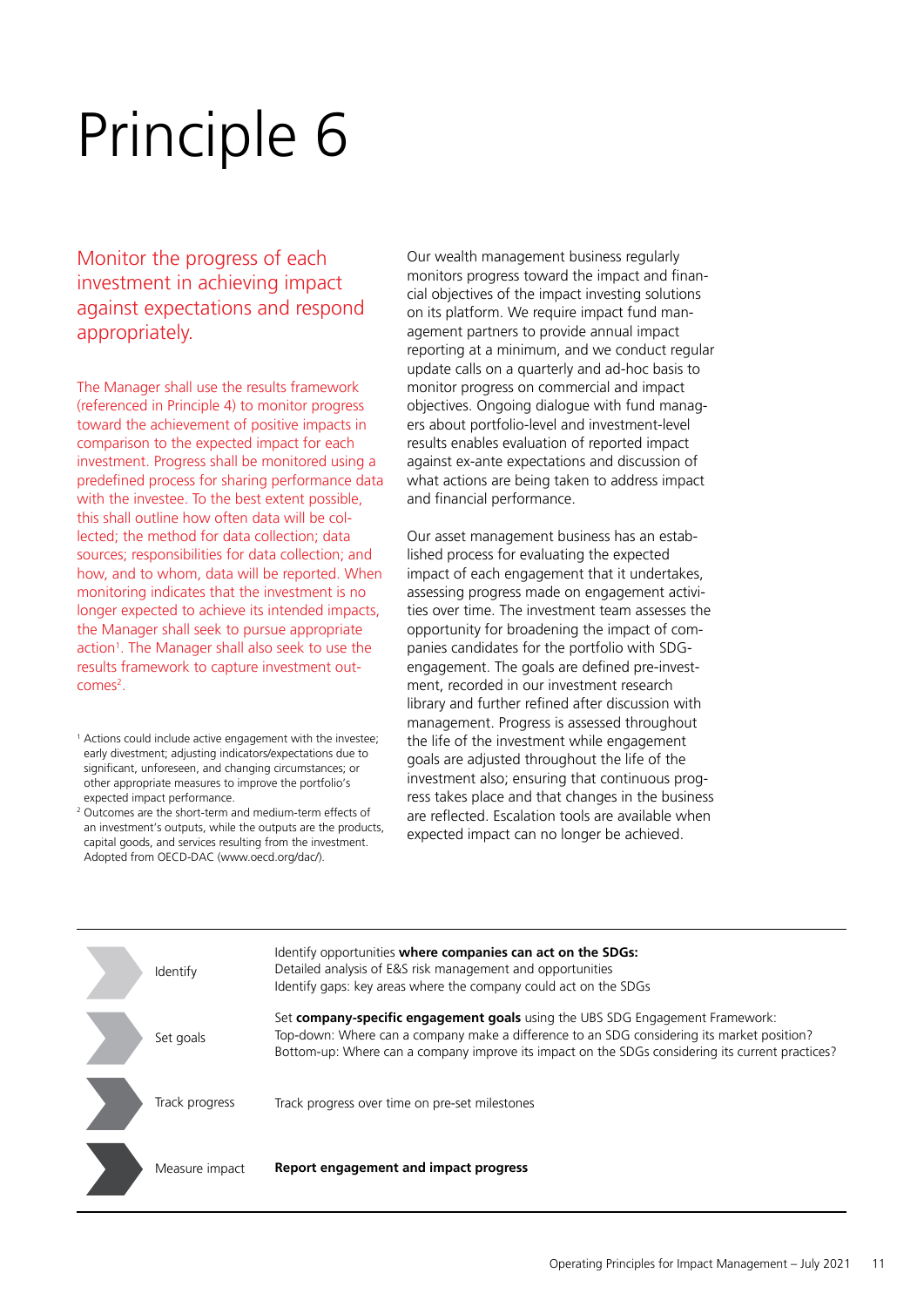#### Conduct exits considering the effect on sustained impact.

When conducting an exit<sup>1</sup> the Manager shall, in good faith and consistent with its fiduciary concerns, consider the effect which the timing, structure, and process of its exit will have on the sustainability of the impact.

Our wealth management business emphasizes with impact fund management partners our expectations around the importance of impact considerations and the sustainability of the targeted impact as part of the exit decision process for underlying investments. We engage actively with partners on portfolio development and seek to proactively discuss impact implications of anticipated exits on a case-by-case basis, while recognizing that they control the decision as investment manager. We expect that fund managers will follow through on commitments to prioritize impact objectives alongside financial objectives on an individual investment and portfolio basis, including upon exit. Failure to credibly deliver on these impact expectations will factor into the overall decision to work with a fund manager on future impact investing offerings.

Our asset management business considers the effect on sustained impact upon selling a position. Considerations include the likelihood of expected impact achieved without UBS's ongoing engagement activities. This assessment is performed qualitatively and checked against specific milestones in the investment thesis.

 <sup>2</sup>This may include debt, equity, or bond sales, and excludes self-liquidating or maturing instruments.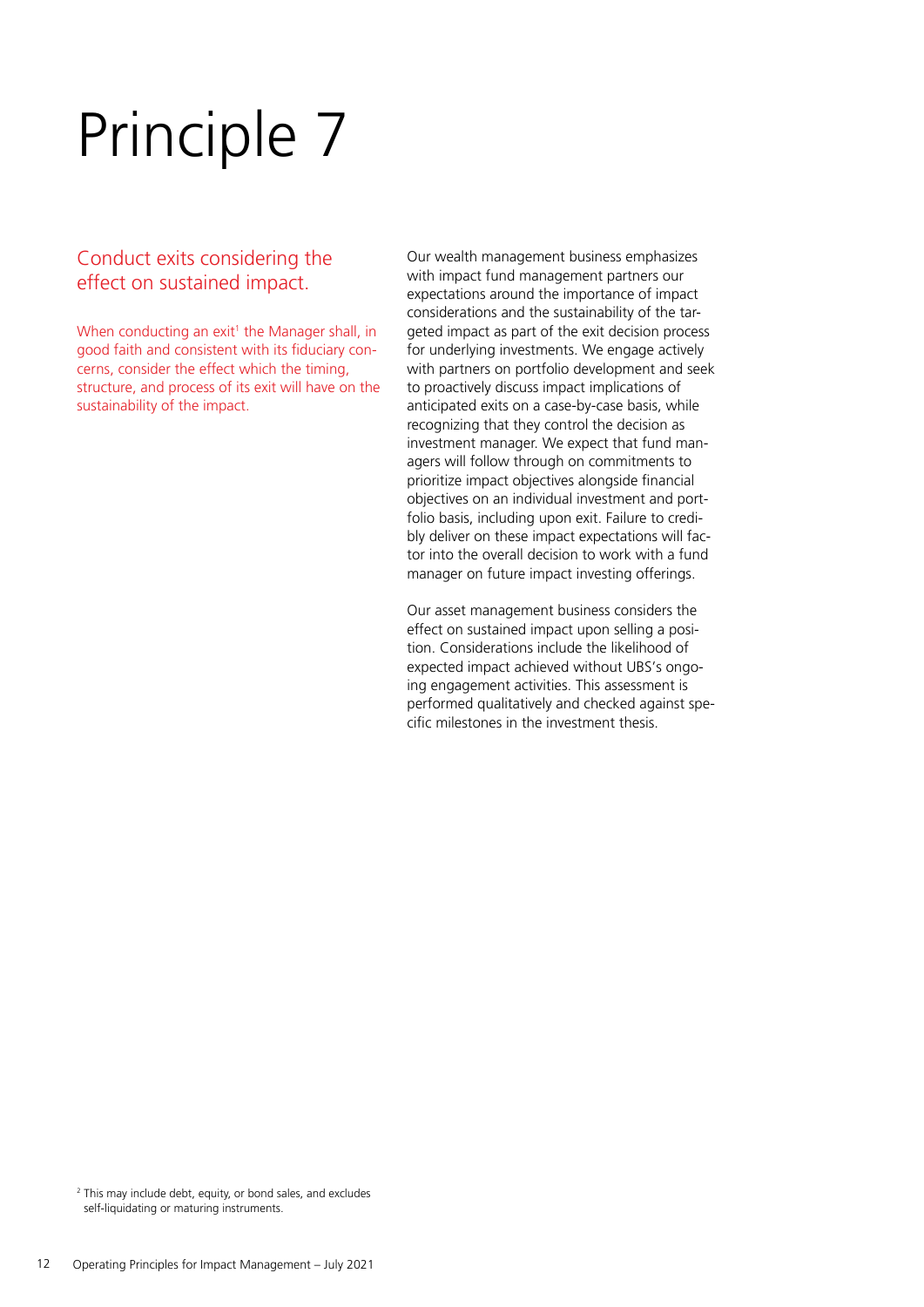Review, document, and improve decisions and processes based on the achievement of impact and lessons learned.

The Manager shall review and document the impact performance of each investment, compare the expected and actual impact, and other positive and negative impacts, and use these findings to improve operational and strategic investment decisions, as well as management processes.

Our wealth management business actively monitors and documents impact performance, reviewing regular impact reporting from fund management partners and engaging with them on a regular and ad-hoc basis to assess actual and realized impact against ex-ante expectations. We use these learnings to identify gaps in impact areas addressed as well as in assessment and monitoring practices. We continuously review and modify our impact investing governance and processes on the basis of evolving industry best practice and learnings from these ongoing interactions with fund management partners and underlying investments. For example, in order to enhance our evaluation of partner practices, we have evolved our impact due diligence framework in recent years to incorporate explicitly the Impact Management Project's five dimensions and to more accurately reflect the tenets of the Operating Principles for Impact Management.

Our asset management business continues to evolve its processes and measurement methodologies to improve operational and strategic investment decisions, as well as management processes. We actively participate in various industry initiatives to contribute to and enhance industry standardization. These organization work across the industry to improve understanding of the impact of investments on society and the environment and provide insights for disclosure targets. The organizations include: The Impact Management Project, and the DNB SDG Impact Assessment Working Group.1

 <sup>1</sup> <https://www.dnb.nl/en/green-economy/sustainable-finance>platform/sdg-impact-assessment-working-group/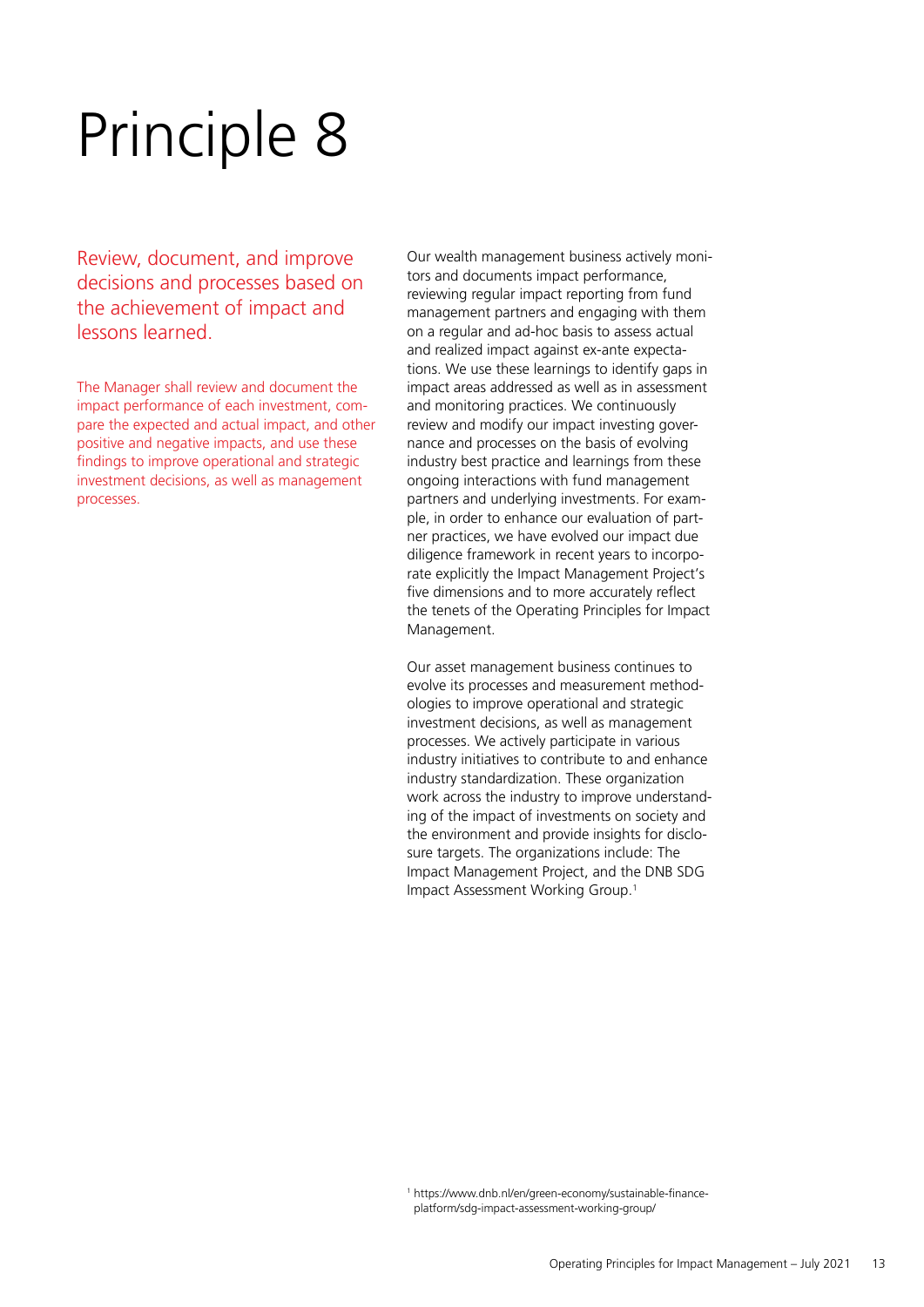#### Publicly disclose alignment with the Principles and provide regular independent verification<sup>1</sup> of the alignment.

The Manager shall publicly disclose, on an annual basis, the alignment of its impact management systems with the Principles and, at regular intervals, arrange for independent verification of this alignment. The conclusions of this verification report shall also be publicly disclosed. These disclosures are subject to fiduciary and regulatory concerns.

This Disclosure Note re-affirms the alignment of UBS Group AG's procedures with the Principles and will be updated annually.

The independent verification report on the alignment of UBS Group AG with the Operating Principles for Impact Management has been completed on April 2, 2020 and available as a separate document. This verification will be performed on a regular basis at no later than twoyear intervals, or earlier in the event of material change to our impact management processes.

Information on the current independent verifier is as follows: Tideline Advisors, LLC. Tideline has offices in New York, NY and San Francisco, CA and is headquartered at 915 Battery Street, San Francisco, CA 94111.

<sup>&</sup>lt;sup>2</sup> The independent verification may be conducted in different ways, i.e., as part of a financial audit, by an independent internal impact assessment committee, or through a portfolio/fund performance evaluation. The frequency and complexity of the verification process should consider its cost, relative to the size of the fund or institution concerned, and appropriate confidentiality